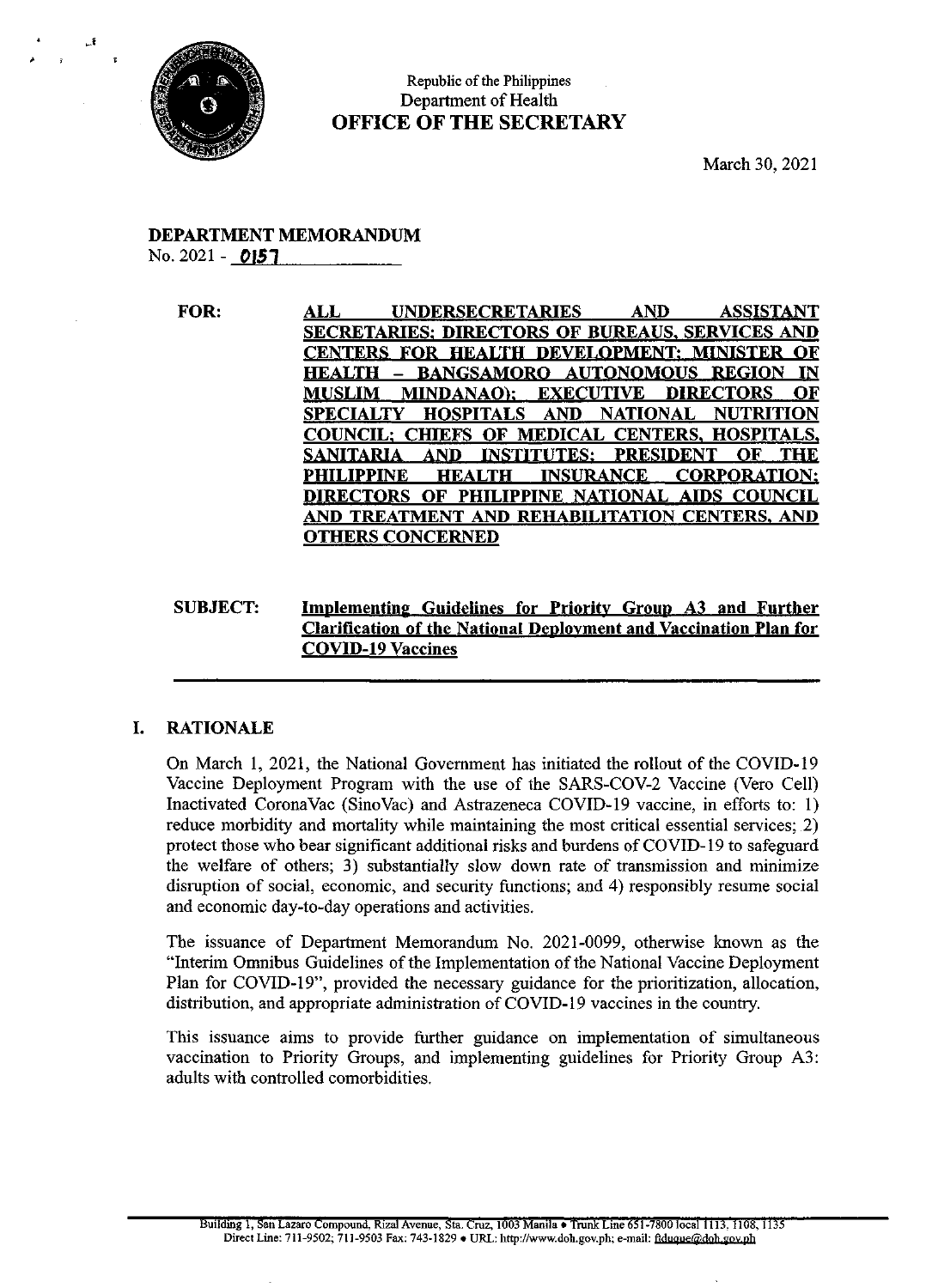#### II. GENERAL GUIDELINES

- A. The National COVID-19 Vaccine Deployment Program is an additional strategy to complement the existing implementation of the Prevention, Detection, Isolation, Treatment, and Reintegration (PDITR) strategies which shall remain to be the cornerstone of the country's response to prevent further transmission. The improved PDITR Plus (intensified PDITR and simultaneous vaccination) Strategy shall be a shared responsibility of the national government, local government units, private sector, and the general public.
- B. The Department of Health (DOH) Task Group Immunization Program, with the Department of Information and Communications Technology (DICT), shall ensure that a platform for both electronic and manual masterlisting are available for the entire population that is collected and used consistent with Data Privacy Law:
	- 1. A national electronic self-registration system is preferable, linked to local government platforms. Alternatively, a platform or website may be developed wherein all electronic self-registration platforms and processes for manual registration are consolidated.
	- 2. To reduce barriers in masterlisting, processes should allow simultaneous collection and registration across all priority groups, and should not be limited to the specific targeted Priority Groups only.
	- 3. The information and data fields to be collected prior to the vaccination day should include data that can allow identification and verification of the population to their respective Priority Groups, especially as the national government ramps up vaccine deployment to the general population.
	- 4. Local government shall ensure manual processes for masterlisting are available to their population, and submit the same through endorsed platforms of the DICT;
	- 5. Task Group Demand Generation shall consolidate, publicize, and disseminate electronic and manual platforms for masterlisting through official channels.
- C. The speed and the impact of the National COVID-19 Vaccination Program shall be maximized while taking into consideration the currently available evidence on the COVID-19 vaccine's ability to protect against severe COVID-19 and deaths. Simultaneous deployment to succeeding Priority Groups shall be allowed, provided that adequate measures to reach eligible individuals both electronically and manually are in place, that deadlines for "Last Mile Masterlisting" defined as targeted outreach to specific groups are adequately publicized, and that LGUs and vaccination sites are ready for implementation.
	- 1. The Vaccine Cluster shall maximize and ensure appropriate reach of Priority Al eligible population especially in high burden areas to be identified by DOH or the Interagency Task Force for Emerging and Infectious Disease (IATF-EID), before proceeding to simultaneous implementation in succeeding priority groups.
	- 2. An adequately publicized Last Mile Masterlisting campaign for Priority Group Al, with communication strategies targeted for dissemination to the eligible

 $\overline{2}$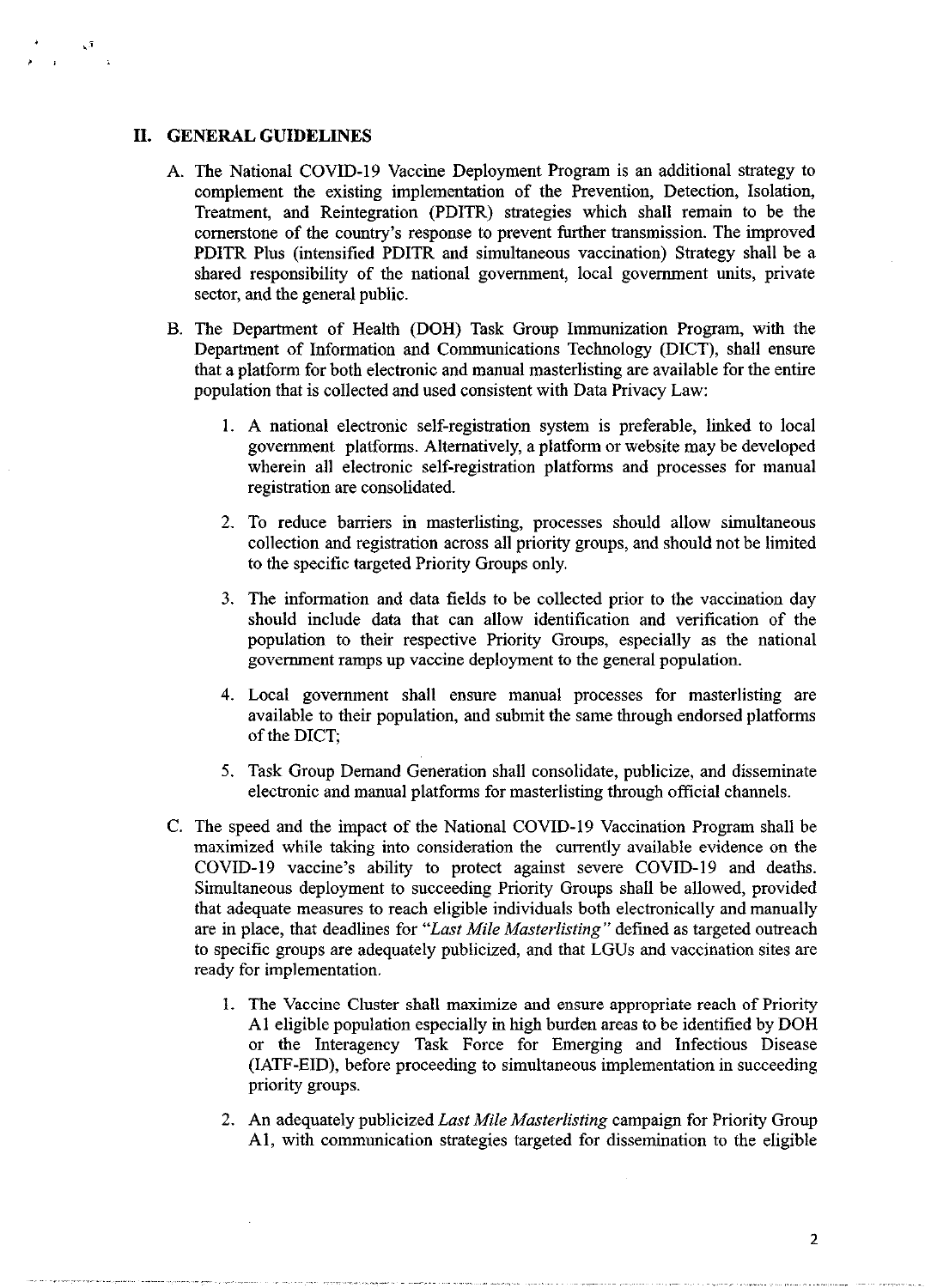population (instead of just to local government units and implementers), is recommended. This provision does not prohibit eligible Priority Groups to be vaccinated after the deadline if deemed appropriate by the head of the accountable institution.

- Local government units shall tap local offices, interest groups, or chapters of health professional societies to ensure adequate reach especially of Priority Group A1.6 in the Last Mile Masterlisting Campaign. Priority Group A1.6 which encompasses all workers that are not based in health facilities that provide COVID-19 case management, screening at borders and points of entry, or management of specimens. For example, this group shall encompass all other healthcare workers such as community based health workers, midwives, dentists, pharmacists, pharmacy assistants, company healthcare workers, private duty nurses and caregivers, funeral staff, among others.
- For the allocation of Astrazeneca vaccines and other incoming doses, simultaneous deployment to Priority Group A2 (Senior Citizens) shall be implemented consistent with D.C. No. 2021-0101 Section C.
- For the 400,000 doses of SINOVAC vaccines delivered on March 24 and <sup>1</sup> Million doses on March 29, 2021, simultaneous deployment to Priority Group A3: (Adults with Controlled Comorbidities) shall be implemented consistent with the following interim guidelines detailed in Section III-C of this guidelines.
- 6. Simultaneous vaccination of succeeding priority groups (especially when vaccine supplies from multipartite agreements come in) shall adhere to the operational guidelines developed by the Department of Health and Vaccine Cluster, as endorsed by the Interim National Immunization Technical Advisory Group, and as approved by the Interagency Task Force for Infectious and Emerging Disease.
- D. Implementation of the vaccination program shall be coordinated with the assistance of military and uniformed personnel (MUP), the private sector, and with support from other national government agencies, especially to fulfill the following:
	- I. Streamline on-site processes through the completion of documentation and screening processes prior to the actual date of vaccination and strategic scheduling of vaccine recipient;
	- Designate and utilize larger vaccination sites as necessary, with observance of the respective allowed maximum capacities of such sites;
	- Maintain minimum public health standards particularly on physical distancing measures,
	- Delegate administrative and ministerial functions (such as registration, counselling, crowd control, etc.) to non-healthcare workers to reduce workload of healthcare workers during actual inoculation dates;
	- Maximize business processes to ramp up the vaccination program such as but not limited to the following: marketing, organizing, managing manpower, and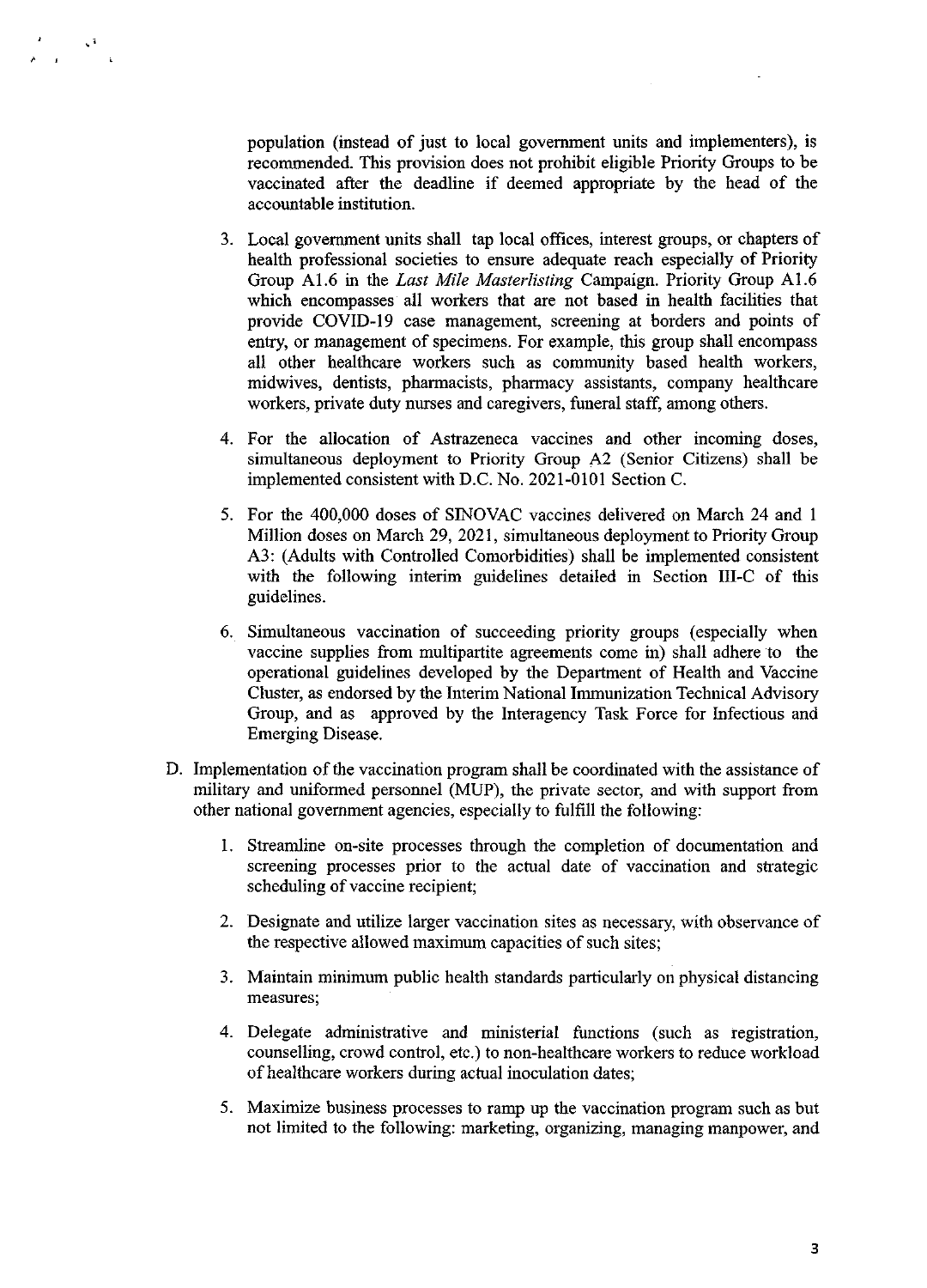employing responsive Information and Communications System (ICT) solutions; and

- 6. Ensure continuous vaccination activities even during weekends and holidays. If physical and human resources are available, 24/7 vaccination may be done.
- . Current vaccine-specific implementation guidelines shall remain in effect for succeeding incoming vaccine supplies unless otherwise revised by the Public Health Services Team in line with updates of the Philippine FDA's Emergency Use Authorization. Specifically, these issuances include:
	- 1. Department Memorandum No. 2021-0114: "Guidelines on the Management and Administration of the Initial 600,000 Donated SARS COV-2 Vaccine (Vero Cell) Inactivated CoronoVac (Sinovac) Doses". Administration
	- 2. Department Memorandum No. 2021-0123: "Interim Guidelines for the Management and Administration of the AstraZeneca [recombinant]) COVID-19 Vaccine" respectively.
- F. It is further clarified that Sinovac is not recommended for adults with uncontrolled or poorly controlled comorbidities.
	- 1. Other vaccines consistent with their EUA may be used for adults with uncontrolled comorbidities.
	- 2. Sinovac may be given to adults with clinically-controlled disease comorbidities and not in active disease, further defined in succeeding provisions.
- . It is further clarified that all Filipinos including overseas Filipino Workers, and other groups with legal residency status in the Philippines (i.e. foreign nationals, diplomats) shall be included in the priority group appropriate to their circumstance. For example, said individuals meeting the eligibility criteria for Priority Group A2 (senior citizens), Priority Group A3 (adults with controlled comorbidities), and the like may masterlist with their respective local government units (LGU) subject to supply availability.

#### ITI. IMPLEMENTING GUIDELINES

A

## A. Masterlisting and Scheduling in Vaccination Sites

- 1. Local government units shall lead in the masterlisting of the respective general population, consistent with their roles in profiling the health status of their constituents as stipulated in the Universal Health Care Act. Such masterlisting may be done through the following measures:
	- a. Coordination with institutions where the eligible population belongs to such as workplaces or health facilities;
	- b. Coordination with organized senior citizen, patient, or interest groups. This includes disease-specific support groups and palliative care, hospice groups if available;

4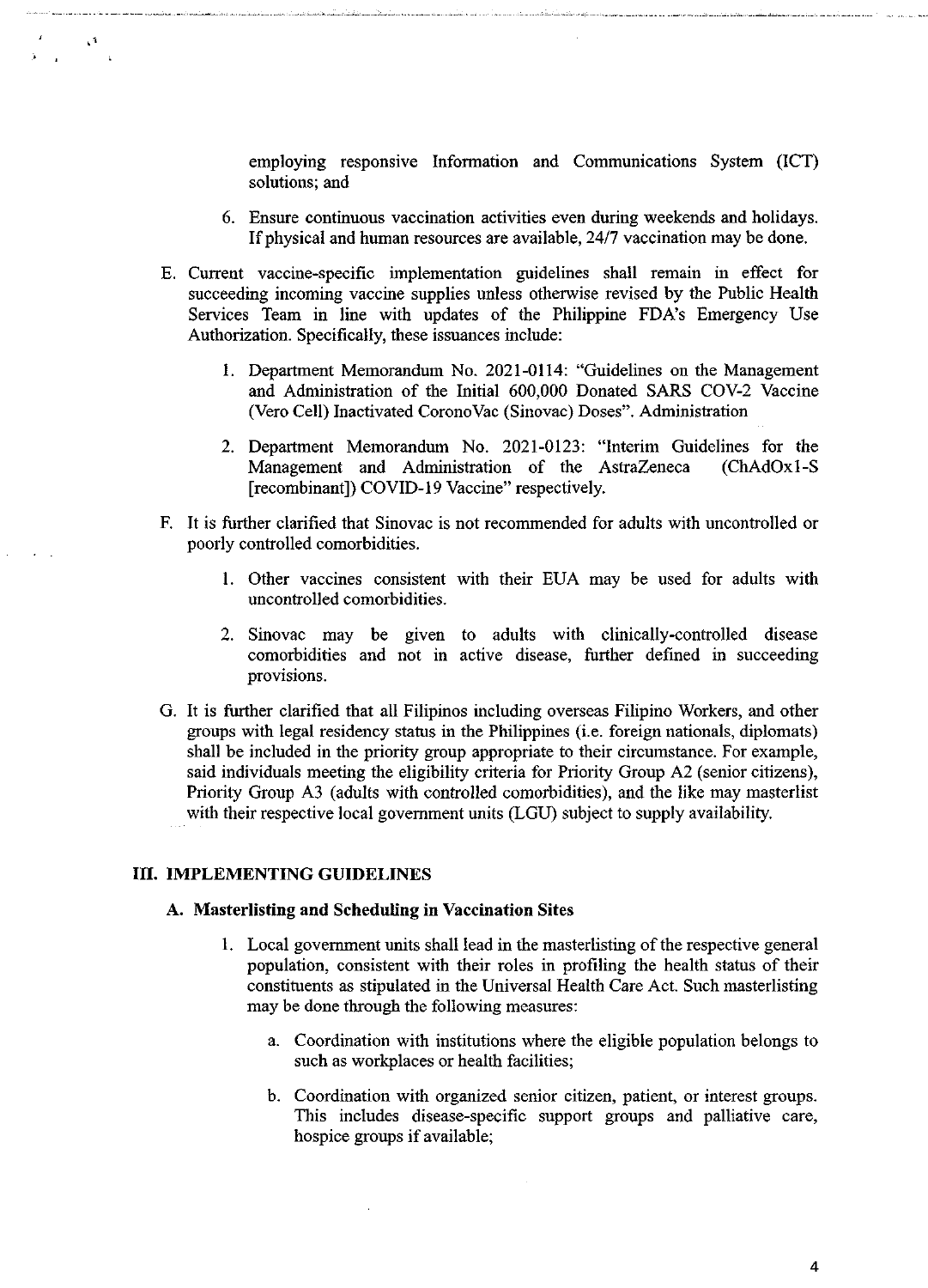- ¢. Coordination with public and private health facilities, and professional medical societies to encourage patients to masterlist in their respective LGUs;
- d. Open call to eligible population through the use of appropriate media platforms and house-to-house visits to populations by community health workers, consistent with minimum public health standards; and
- e. Existing disease registries of the LGU, if available.
- 2. All Filipinos shall indicate their interest to be vaccinated through their LGUs based on the address of their permanent or current residence or workplace. The DICT must ensure that the Vaccine Information Management System - Information Registry shall check for duplication across different LGUs through its centralized data warehousing platform.
- 3. For the groups specified below, LGUs shall ensure vaccination is conducted or scheduled either in <sup>a</sup> separate site/ facility stated below or in current LGU vaccination sites but at a separate date from the other population:
	- a. People living with HIV, through the HIV treatment hubs, to keep privacy and confidentiality of patients, provided that the treatment hubs have adequate human resource and capability to conduct the vaccination based on the National Vaccination and Deployment Plan.
	- b. People affected with Tuberculosis, through the TB-DOTS centers, provided that assigned health workers and TB patients have adequate, appropriate Personal Protective Equipment (PPE). Patients with multidrug-resistant tuberculosis (MDR TB), through the Programmatic Management for Drug resistant Tuberculosis (PMDT) treatment centers/satellite treatment centers, must be strictly vaccinated on a separate place or schedule, ensuring that health care workers are equipped with N95 masks and other appropriate PPEs.
	- c. Bed ridden patients at home and/or in institutions (home for the aged, nursing homes, infirmaries, etc.), wherein LGUs may schedule on-site vaccination teams, ensuring appropriate processes and mechanisms for Adverse Events Following Immunization (AEFI) referral such as ensuring availability of ambulances. Medical clearance and dialogue with the attending physician is necessary for bed ridden patients.
	- d. LGUs should develop a mechanism for citizens at home with medical clearance for vaccination to be scheduled for vaccination.

### B. Identification and Utilization of COVID-19 Vaccination Sites

1. Off-site or non-health facility based sites (e.g. schools, gymnasiums, treatment hubs, etc.) that fulfill guidelines set in the NVDP, Department Memorandum 2021-01 <sup>16</sup>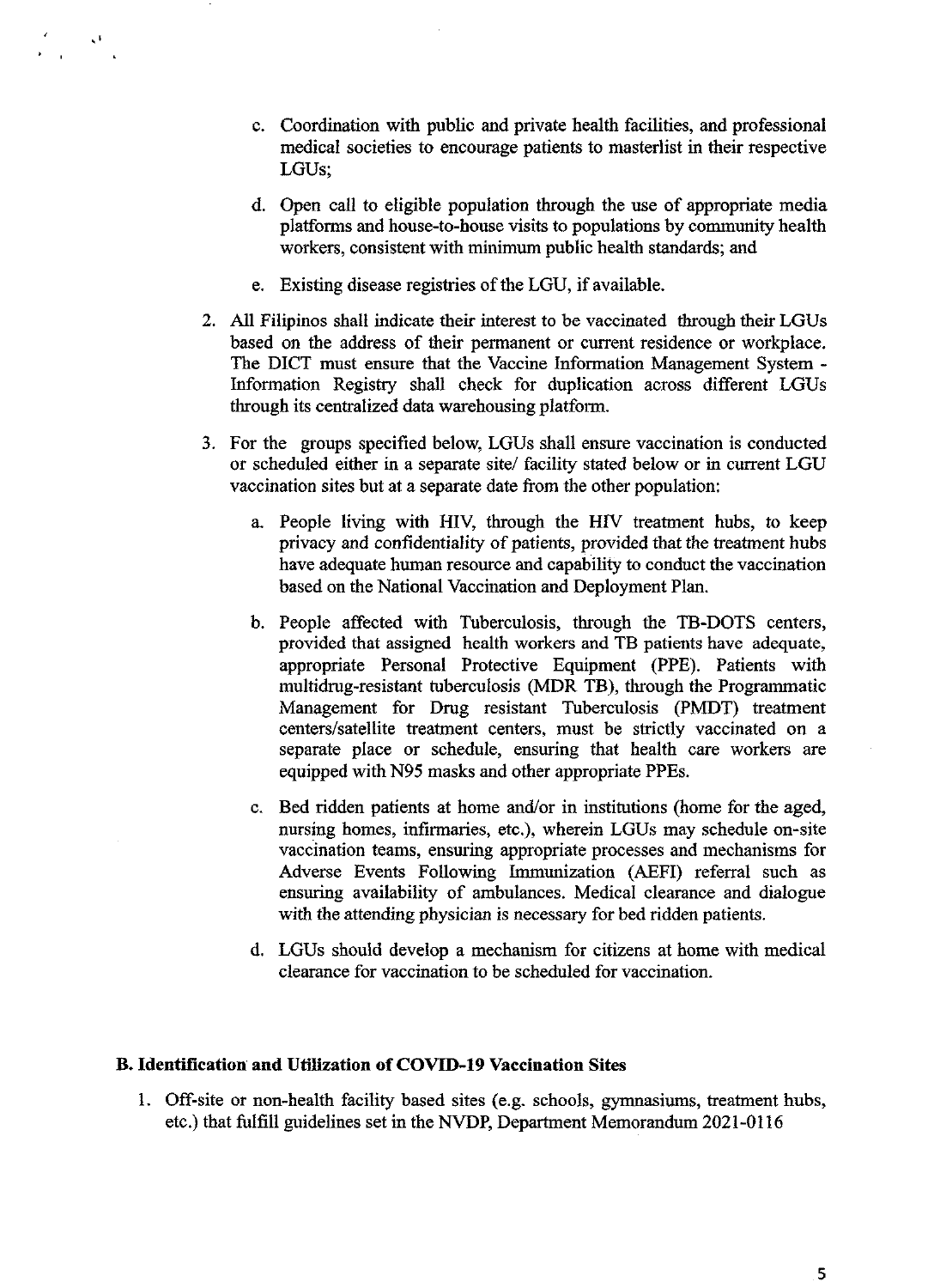entitled "Interim Guidelines on the Identification and Utilization of COVID-19 Vaccination Sites", and subsequent guidelines shall be allowed to operate as a vaccination site, provided they are linked to a licensed health facility (such as public or private hospital or rural health units). The licensed health facility shall assist in ensuring the readiness of vaccination sites, especially regarding the management of AEFI. Larger sites that allow for efficient and safe vaccination operations and compliance to minimum health standards are preferred.

- 2. The only allowed non-fixed site COVID-19 Vaccination Implementing Units and Vaccination Sites shall be in the instance of home-based vaccination of homebound senior citizens or adults with comorbidities. In these instances and consistent with guidelines for medical clearance, LGUs shall ensure medical clearance for bed-ridden patients from attending physicians prior to the vaccination day. There must be appropriate health teams to do the vaccination and referral systems to health facilities on standby. Facilitated transportation of these individuals to vaccination sites is preferred, if feasible.
- 3. All vaccination sites shall ensure compliance to minimum public health standards consistent with Administrative Order 2020-0015 or the Guidelines on the Risk based Public Health Standards for COVID-19 Mitigation and Department Memorandum 2020-0268 or the Interim Guidelines on Health Facilities in the New Normal.
- 4. LGUs shall ensure that the vaccination sites can reach all sectors and communities, workplaces, or establishments within one hour of travel from each resident. LGUs may facilitate transportation of recipients for hard-to-reach areas of the community provided minimum public health standards are met.
- 5. The Local Vaccine Operations Center (LVOC) shall ensure that the designated COVID-19 vaccination sites shall comply with the standards and requirements prescribed in the LGU Assessment Tool, as specified in the Department Memorandum No. 2021-0116 . The LVOC shall monitor and ensure compliance of vaccination sites during actual vaccination.

# C. Priority Group A3: Adults with Controlled Comorbidities

1. Eligibility

 $\mathbf{v} = \mathbf{v}$ 

- a. Any adult between 18-59 years old with any controlled comorbidity can be part of Priority Group A3.
- b. Priority shall be given to adult whose comorbidities are among the top causes of COVID-19 and national morbidity and mortality for prioritization to include chronic respiratory disease, hypertension, cardiovascular disease, chronic kidney disease, cerebrovascular disease, malignancy, diabetes, obesity, chronic liver disease, neurologic disease, and immunodeficiency state.
- ¢. Any of the following may be provided as proofs of comorbidity issued within the past 18 months:
	- i. Medical certificate from an attending physician;
	- ii. Prescription for medicines;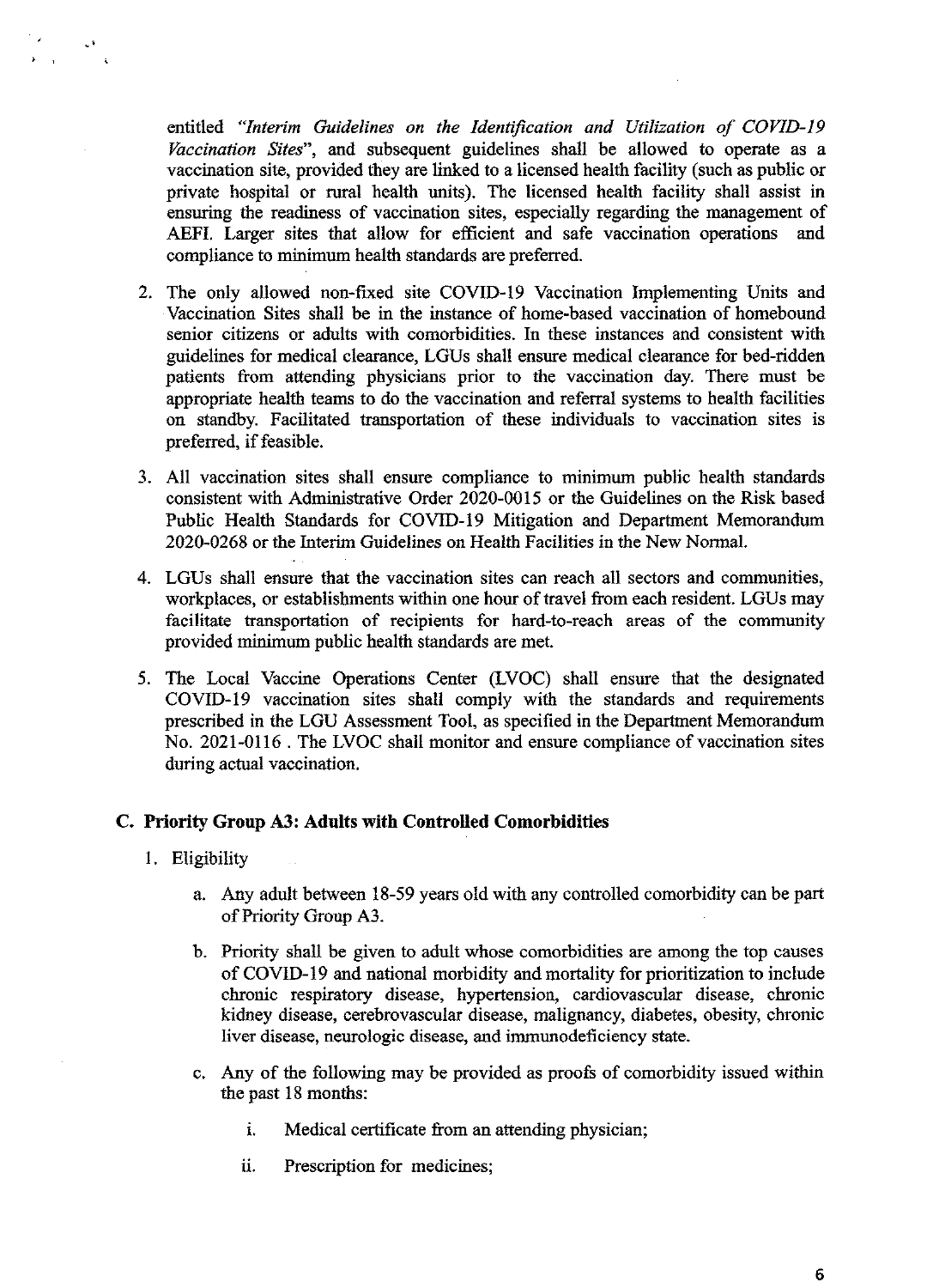- iii. Hospital records such as the discharge summary and medical abstract;
- iv. Surgical records and pathology reports
- 2. In case of limited vaccine supply, further sub-prioritization of Priority Group A3 shall be done based on geographic burden of COVID-19 disease and LGU vaccination readiness.
- Additional precautionary measures for implementation of vaccine deployment with Priority Group A3 shall be as follows:
	- a. Administration of vaccines shall take into consideration specific comorbidities indicated as contraindications and precautions in vaccine product list or in the EUA issued by the Philippine Food and Drug Administration.
	- b. Vaccines shall not be administered to those with uncontrolled or poorly controlled comorbidities, and those in active disease

## D. Medical Clearance

 $\frac{1}{\sqrt{2}}$ 

- I. Those belonging to the following A3 sub-groups need to secure a physical or electronic medical clearance prior to vaccination from either their specialist or attending physician through any means such as but not limited to teleconsultation, consultation at designated facilities, hubs, RHU or other primary care centers designated by the LGU:
	- a. Autoimmune disease
	- b. HIV
	- c. Cancer/ Malignancy
	- d. Transplant Patients
	- e. Undergoing steroid treatment
	- f. Patients with poor prognosis/ Bed-ridden patients
- The medical clearance process for these groups shall enable individual risk-benefit assessment by the attending physician. It may be presented in electronic format, with the full name of the attending physician and their corresponding contact details for verification. It shall be issued by licensed physicians or may also come from referral apex hospitals, through telemedicine and Rural Health Units.
- Those with other comorbidities not previously specified do not need medical clearance prior to vaccination but shall still undergo screening on vaccination day for active disease.
- Local governments shall ensure that primary care facilities have coordination and referral mechanisms with the nearest Apex hospitals and training on Clinical Practice Guidelines that will serve as guidance on providing medical clearance to those with comorbidities who cannot consult at hospitals.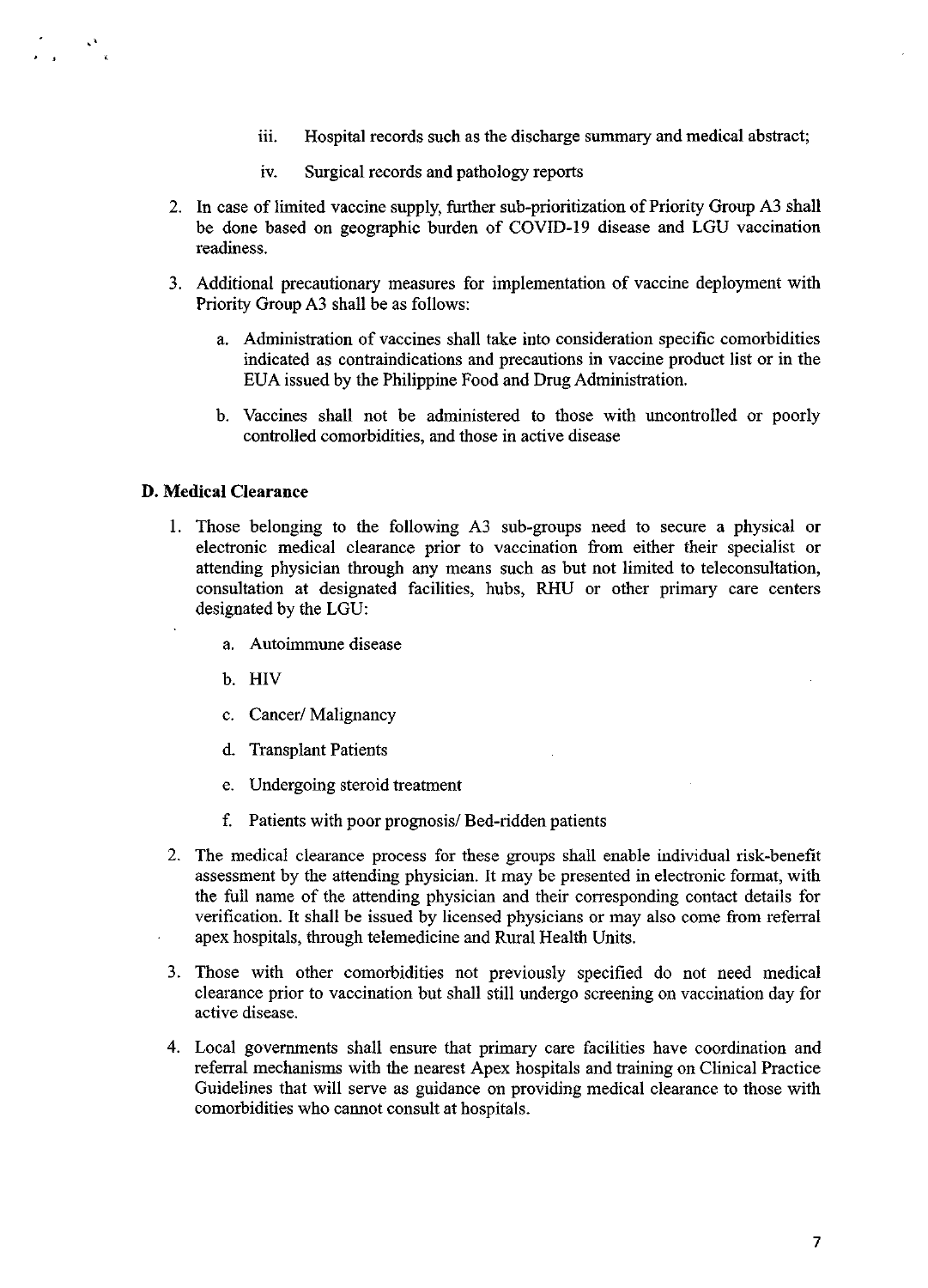5. To reduce barriers in vaccination, LGUs shall ensure that the systems providing for medical clearances to the appropriate A3 subgroups shall be accessible and available to all members who need to secure a medical clearance prior to vaccination.

## E. Deferment Guidelines

 $\frac{1}{\lambda}$  and  $\frac{\lambda}{\lambda}$ 

- 1. Potential vaccine recipients who are screened on the day of the vaccination and are found to have any of the following shall be considered as in active disease and thus, will be deferred for vaccination:
	- a. With symptoms of COVID-19 or their comorbidity;
	- b. Abnormal vital signs including heart rate, respiratory rate, and blood pressure (as defined in E.4) even after monitoring for 60 minutes;
	- c. Have had attacks, admissions, or changes in medication for the past <sup>3</sup> months.
- 2. Assessment of eligible deferrals shall be based on the clinical judgement of the physician at the COVID-19 vaccination site. Reasons for deferral need to be adequately explained to the potential vaccine recipient.
- 3. Eligible vaccine recipients who at the time of consultation, fall under the categories specified in DM 2021-0099 Section II1.I4 shall also be deferred for vaccination.
- 4. Patients presenting with hypertensive emergencies ( $sBP > 180$  and/or dBP  $>120$  with signs and symptoms of organ damage) shall not be vaccinated and must be referred to the emergency room immediately. Vaccination shall be rescheduled until the condition is clinically controlled.
- 5. DC 2021-0101 Section D.1.g which states "For individuals who became COVID-19 positive after receiving the first dose of vaccine, they should not be given the 2nd dose. For standardization and effective implementation of AEFI monitoring and causality investigation, vaccination can be restarted after 90 days with a new first dose of vaccine." is amended for implementation uniformity. All vaccine recipients who contracted COVID-19 after the first dose may be given the second dose provided a recommended interval of <sup>14</sup> days from recovery or completion of treatment are met, without restarting the vaccine dose schedule.

### F. Additional processes and activities in the vaccination sites

- 1. Parallel activities that may or may not be related to vaccination shall be allowed to be conducted in vaccination sites provided that:
	- a. Activities are done in a separate adjacent area from the vaccination and monitoring area (not in the vaccination site);
	- b. Strict adherence to minimum public health standards are met, especially having appropriate engineering and administrative controls against crowding;